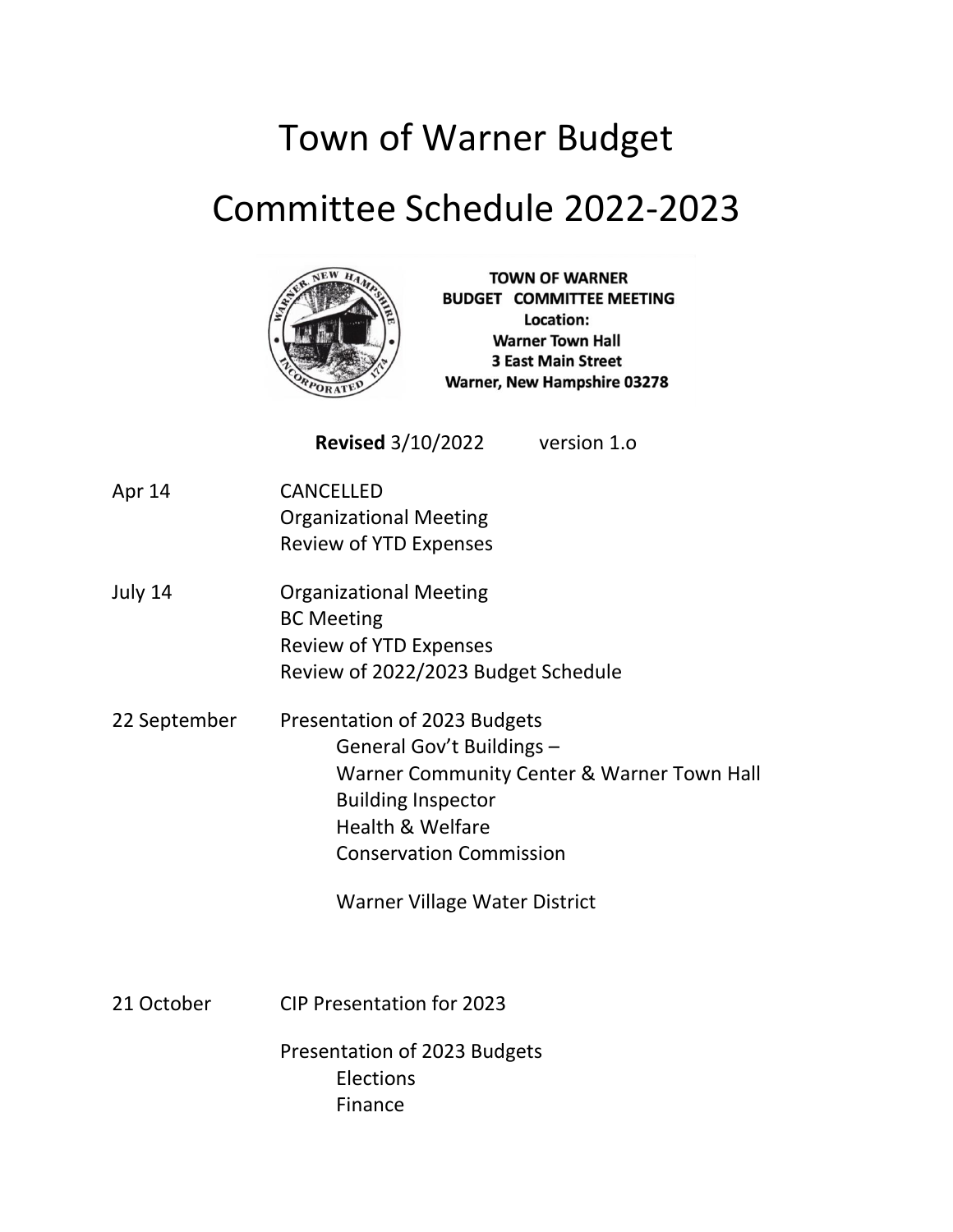|             | <b>Town Clerk</b><br><b>Tax Collector Assessing</b><br>Land Use<br>Parks & Recreation                                                     |
|-------------|-------------------------------------------------------------------------------------------------------------------------------------------|
| 3 November  | Presentation of 2023 Budgets<br><b>Emergency Management</b><br><b>Police Department</b><br><b>Fire Department</b><br>Library              |
| 1 December  | Presentation of 2023 Budgets<br><b>BOS</b><br><b>Transfer Station</b><br><b>Highway Department</b>                                        |
| 8 December  | Review of 2023 Operating Budget                                                                                                           |
| 15 December | Review of 2023 Capital Budget                                                                                                             |
|             | 2023                                                                                                                                      |
| 12 January  | Review of 2023 Operating Budget<br>Review of 2023 Capital Budget                                                                          |
| 19 January  | Review of 2022 Expenses<br>Review of 2022 Revenue<br>Presentation of 2023 Revenue                                                         |
| 26 January  | <b>Public Hearing on All</b><br>2023 Operating Budgets<br>2023 Revenue<br><b>Precinct Budget &amp; Revenue</b><br><b>Warrant Articles</b> |

31 January Continuation of Public Hearing